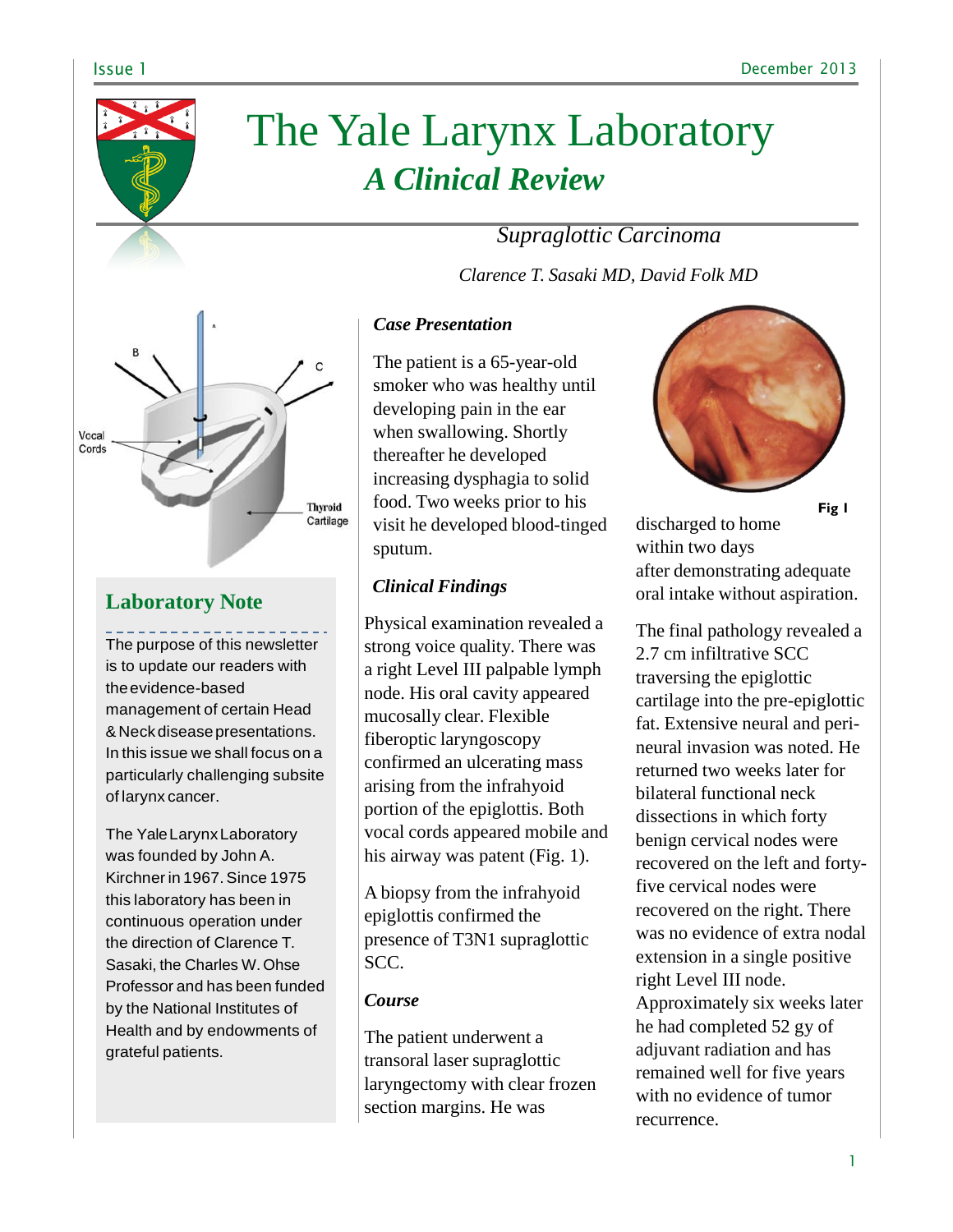

**Fig. 2** Whole organ section: Sagittal view.Tumorinvades the pre-epiglottic space through cartilaginous foramina resulting in destruction of epiglottic cartilage.



**Fig. 3** Coronal view of persistent tumor within preepiglottic fat after radiation therapy.

# *Discussion*

This case offers a number of important clinical lessons. Location of disease in the infrahyoid portion of the epiglottis predisposes to a risk of pre-epiglottic fat invasion through a preponderance of existing cartilaginous foramina in this location. (Fig. 2) Once invaded, disease in the preepiglottic space is especially resistant to radiation therapy, a fact to remember if radiation therapy were to be selected as a lone primary treatment modality. (Fig.  $3)^1$ In fact, the American Joint Commission (AJC) upstages pre-epiglottic invasion to a T3 classification for this reason.<sup>2</sup> Resection of this space endoscopically or by open surgery is considered a necessary component of management. In our experience the use of endoscopic laser resection when compared to historical controls using open horizontal partial laryngectomy carries several advantages:

1) No patients undergoing endoscopic resections require tracheotomy.

2) Because the superior laryngeal nerves can be preserved, swallow function resumes promptly in two to

three days as opposed to 14-40 days observed in open surgery.<sup>3</sup>

3) When needed postoperative radiation can often be limited to 50 Gy reducing long term sequelae of pharyngeal scarring and resultant late onset dysphagia.

It is important to consult dedicated Head & Neck speech pathologists both preoperatively and immediately post-operatively to maximize the swallow recovery process as healing occurs. A close working relationship and formal collaboration with colleagues in radiation and medical oncology as well as diagnostic radiology, Department of Dentistry and Nutrition ensures a comprehensive and coherent plan of care.

When carefully applied, laser micro endoscopic resection of early and mid-stage disease carries five year cure rates at least equivalent to that achieved by open surgery or by radiation.<sup>4</sup> Other forms of treatment include chemoradiation determined by advanced stage disease, patient preference and performance status.